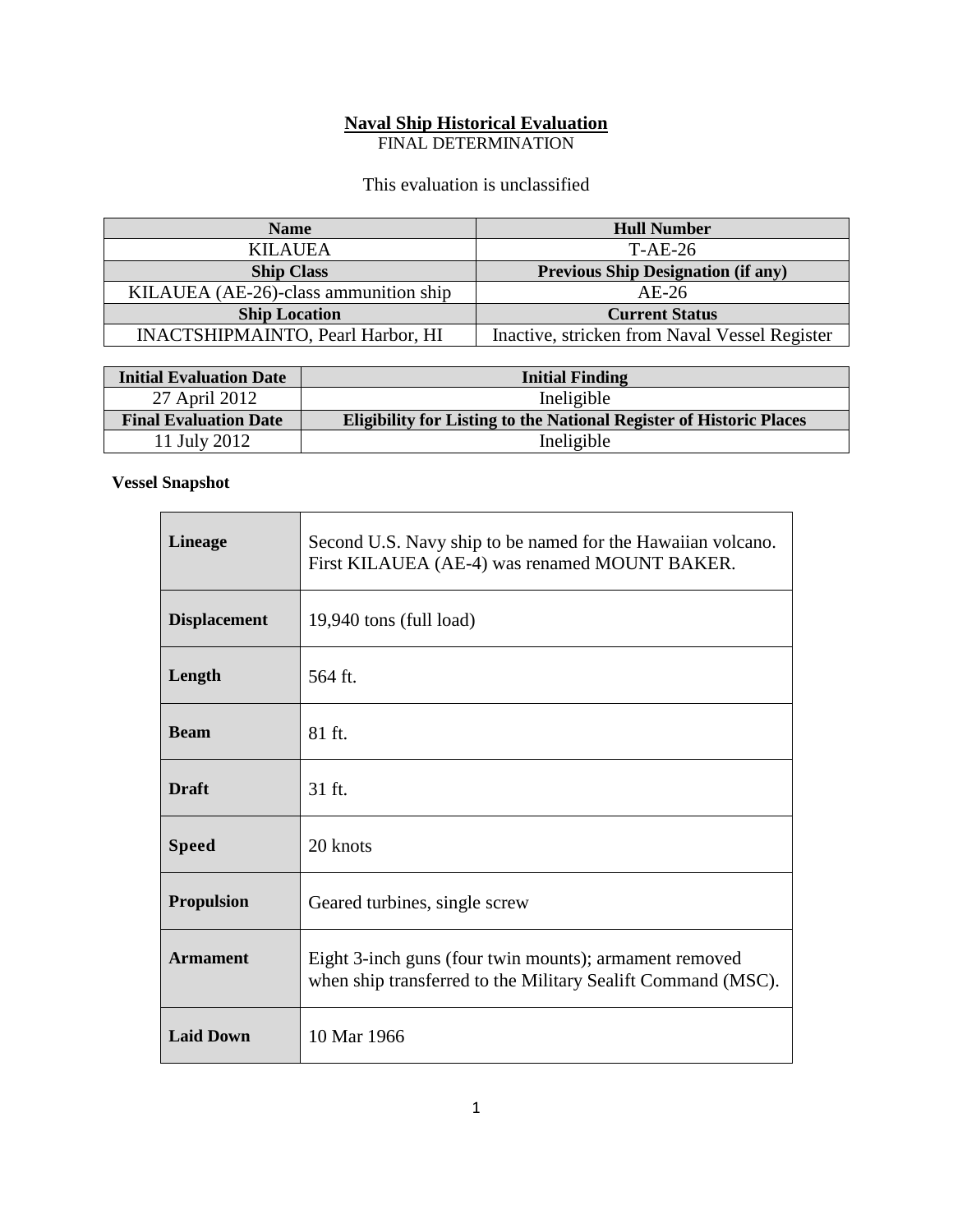| <b>Launched</b>       | 9 Aug 1967                                                        |
|-----------------------|-------------------------------------------------------------------|
| <b>Built By</b>       | General Dynamics, Quincy Div., Quincy, MA                         |
| <b>Sponsor</b>        | Mrs. Michael J. Kirwan, wife of Rep. Michael J. Kirwin of<br>Ohio |
| <b>Delivered</b>      | 12 Jun 1968                                                       |
| <b>Commissioned</b>   | 10 Aug 1968                                                       |
| <b>Inactivated</b>    | 15 Sep 2008                                                       |
| <b>Decommissioned</b> | 1 Oct 1980; placed in service with MSC                            |
| <b>Stricken</b>       | 15 Sep 2008                                                       |

## **Vessel History**

| <b>Deployment</b><br><b>Summary</b> | Operations off the coast of Vietnam as part of the Seventh Fleet (1971-1972):<br>Western Pacific deployments including operations in the Philippines and the<br>South China Sea (1971-1979); deployment to Guam and Australia (1973);<br>Indian Ocean deployment (1978).                                                                                                                                                                                                                                                                           |  |
|-------------------------------------|----------------------------------------------------------------------------------------------------------------------------------------------------------------------------------------------------------------------------------------------------------------------------------------------------------------------------------------------------------------------------------------------------------------------------------------------------------------------------------------------------------------------------------------------------|--|
| Awards                              | Joint Meritorious Unit Award (Operation Fiery Vigil), 5 Navy Unit<br>Commendations (3 individual, 1 as a subordinate unit of MSC for Operation<br>Desert Storm, 1 as part of Battle Group Delta), 5 Meritorious Unit<br>Commendations (2 individual, 1 as subordinate unit of MSC for <i>Desert</i><br>Storm, 1 for Battle Group "A", 1 with TF-154 in Desert Storm), 3 Navy "E"<br>Ribbons, Navy Expeditionary Medal, 3 Armed Forces Expeditionary Medals,<br>4 Vietnam Battle Stars, Southwest Asia Service Medal, Humanitarian Service<br>Medal |  |
| <b>Noteworthy</b><br><b>Events</b>  | First in her class of ammunition ships. On 25 June 1978, KILAUEA collided<br>with MV JAPAN WISTERIA while transiting Japan's Inland Sea,<br>specifically the Bungo Channel, during the night. Damage resulted to both<br>vessels. Collision resulted in a final settlement of approximately ¥ 32.5                                                                                                                                                                                                                                                 |  |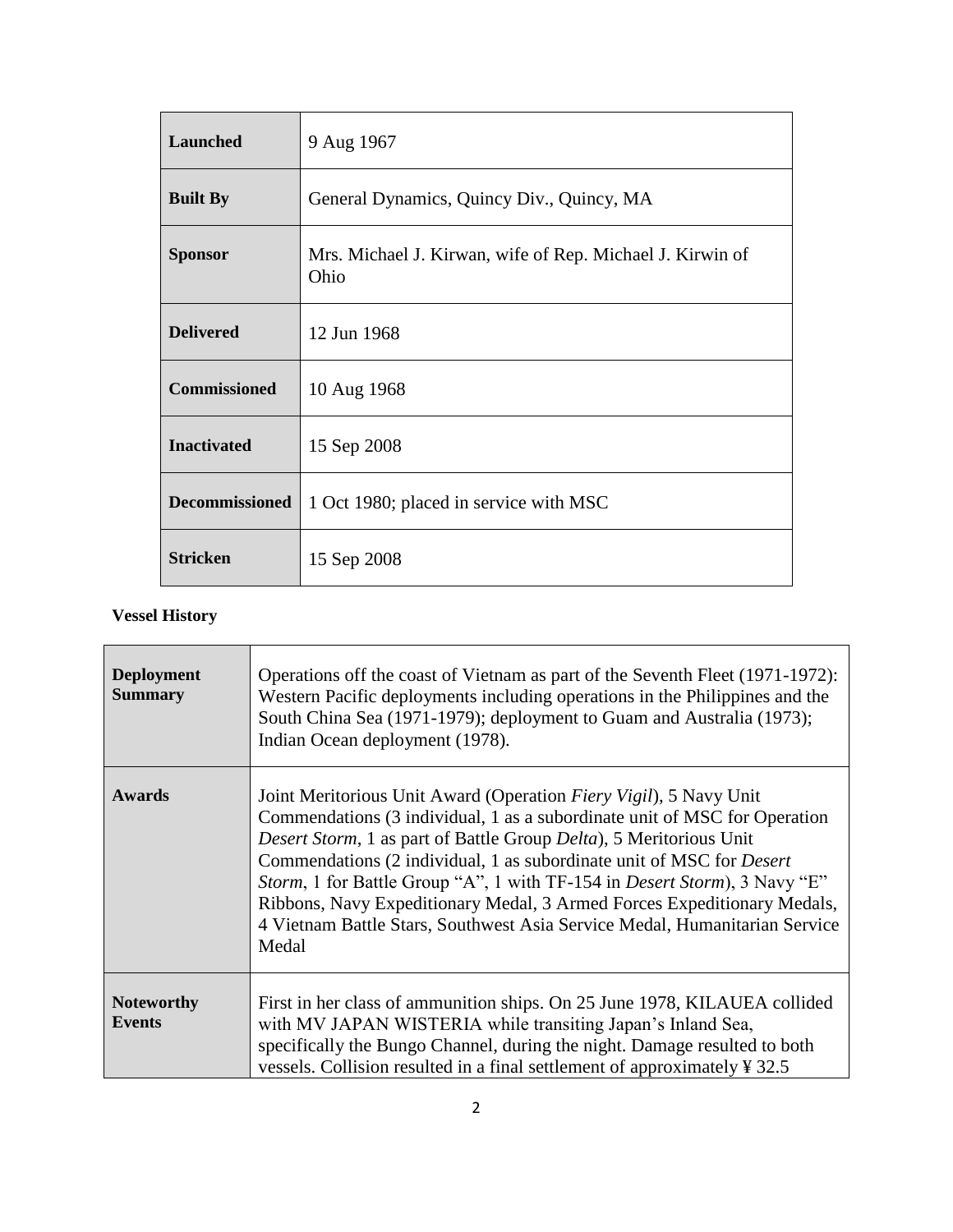|              | million (approximately \$150K in 1978) for damages claimed by the<br>Japanese owner of the MV JAPAN WISTERIA.<br>In 1976, KILAUEA received an extensive overhaul due to a ship and fire at<br>Willamette Iron and Steel Company. Damage amounted to over \$100K to<br>electrical wiring, valves and equipment in the engine room. |
|--------------|-----------------------------------------------------------------------------------------------------------------------------------------------------------------------------------------------------------------------------------------------------------------------------------------------------------------------------------|
| DANFS* Entry | Partial entry, prepared prior to commissioning, requires updating.                                                                                                                                                                                                                                                                |

\**Dictionary of American Naval Fighting Ships*

## **Criteria Evaluation<sup>1</sup>**

 $\overline{a}$ 

| i.                                             | Was the ship awarded an individual            | N <sub>o</sub> |
|------------------------------------------------|-----------------------------------------------|----------------|
|                                                | <b>Presidential Unit Citation?</b>            |                |
| ii.                                            | Did an individual act of heroism take         | No             |
|                                                | place aboard the ship such that an            |                |
|                                                | individual was subsequently awarded           |                |
|                                                | the Medal of Honor or the Navy Cross?         |                |
|                                                | iii. Was a President of the United States     | N <sub>o</sub> |
|                                                | assigned to the ship during his or her        |                |
|                                                | naval service?                                |                |
|                                                | iv. Was the ship was the first to incorporate | N <sub>0</sub> |
|                                                | engineering, weapons systems, or other        |                |
|                                                | upgrades that represent a revolutionary       |                |
|                                                | change in naval design or warfighting         |                |
|                                                | capabilities?                                 |                |
|                                                | v. Did some other historic or socially        | N <sub>0</sub> |
|                                                | significant event occur on board the          |                |
|                                                | ship?                                         |                |
|                                                | <b>Historic Evaluation Conclusion</b>         | Ineligible     |
|                                                | Assessment of integrity of (as appropriate)   | Not applicable |
| design, materials, workmanship, feeling and/or |                                               |                |
| association Historical Evaluation Conclusion   |                                               |                |

| <b>Sources</b> | www.nvr.navy.mil/nvrships/details/AE26.htm                   |  |
|----------------|--------------------------------------------------------------|--|
|                | www.navy.mil/navydata/fact_display.asp?cid=4400&cid=100&ct=d |  |
|                | www.navsource.org/archives/09/05/0526.htm                    |  |
|                | www.history.navy.mil/danfs/k3/kilauea.htm                    |  |
|                | NHHC Archives, Washington Navy Yard                          |  |

<sup>1</sup> Evaluation conducted using triggers established for naval vessels in *Program Comment for the Department of Navy for the Disposition of Historic Vessels*, issued by the Advisory Council for Historic Preservation on 15 March 2010.